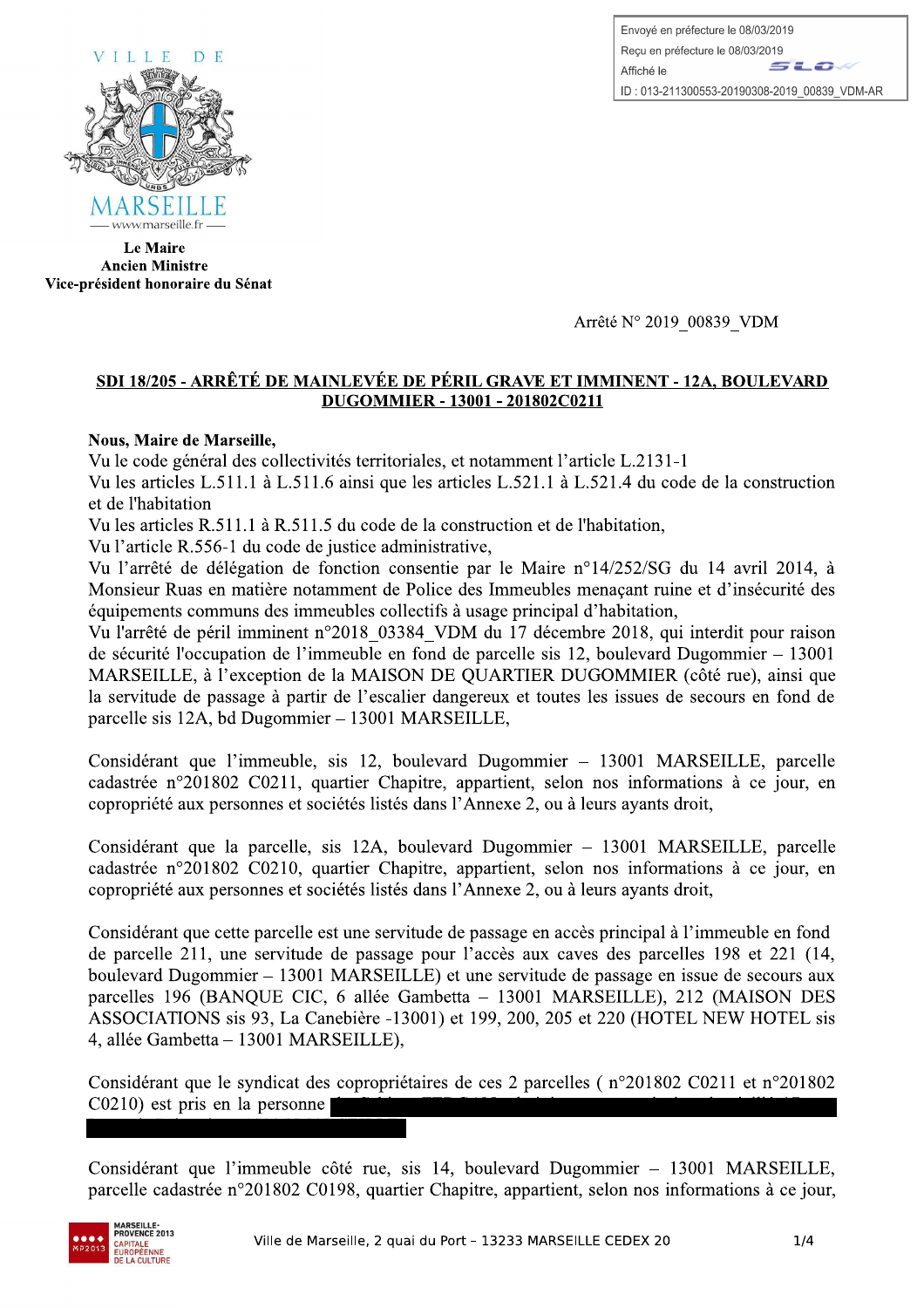en toute propriété à

et possède

une issue de secours débouchant sur la servitude de passage sis 12A, boulevard Dugommier – 13001 MARSEILLE,

Considérant le gestionnaire de l'immeuble sis 14, boulevard Dugommier – 13001 MARSEILLE parcelle n°201802 C0198 pris en la personne

Considérant que l'immeuble en fond de parcelle, sis 14, boulevard Dugommier – 13001 MARSEILLE, parcelle cadastrée n°201802 C0221, quartier Chapitre, appartient, selon nos informations à ce jour, en copropriété aux personnes et sociétés listées dans l'Annexe 3, ou à leurs ayants droit,

Considérant que le syndicat des copropriétaires de cet immeuble sis 14, boulevard Dugommier – 13001 MARSEILLE(n°201802 C0221) est pris en la personne

Considérant que l'immeuble «MAISON DES ASSOCIATIONS», sis 93, La Canebière - 13001 MARSEILLE, parcelle cadastrée n°201802 C0212, quartier Chapitre, appartient, selon nos informations à ce jour, en toute propriété à et possède une issue de secours débouchant sur la servitude de passage sis 12A, boulevard Dugommier - 13001 MARSEILLE.

Considérant que l'immeuble «BANQUE CIC», sis 6, allée Gambetta - 13001 MARSEILLE, parcelle cadastrée n°201802 C0196, quartier Chapitre, appartient, selon nos informations à ce jour, en toute propriété à la BANQUE CIC, représentée par

et possède une issue de secours débouchant sur la servitude de passage sis 12A, boulevard Dugommier – 13001 MARSEILLE,

Considérant que l'immeuble «NEW HOTEL», sis 4, allée Gambetta - 13001 MARSEILLE, parcelles cadastrées  $n^{\circ}201802$  C0-199 – 200 – 205 - 220, quartier Chapitre, appartient, selon nos informations à ce jour, en toute propriété à représentée par

et possède une issue de secours débouchant sur la servitude de passage sis 12A, boulevard Dugommier - 13001 MARSEILLE,

Considérant l'attestation d'achèvement des travaux de réparation définitifs des désordres de l'escalier visés dans l'arrêté n°2018 03384 VDM du 17 décembre 2018, transmise à nos service établie le 30 janvier 2019 par par

 $de$ 

Considérant le Rapport Final de Contrôle Technique (RFCT) du 31 janvier 2019 et l'attestation de solidité d'un établissement recevant du public (ERP) des 4 premières catégories du 15 février 2019, des travaux de réparation définitifs des désordres de l'escalier visés dans l'arrêté n°2018 03384 VDM du 17 décembre 2018, transmise à nos service par



## **ARRÊTONS**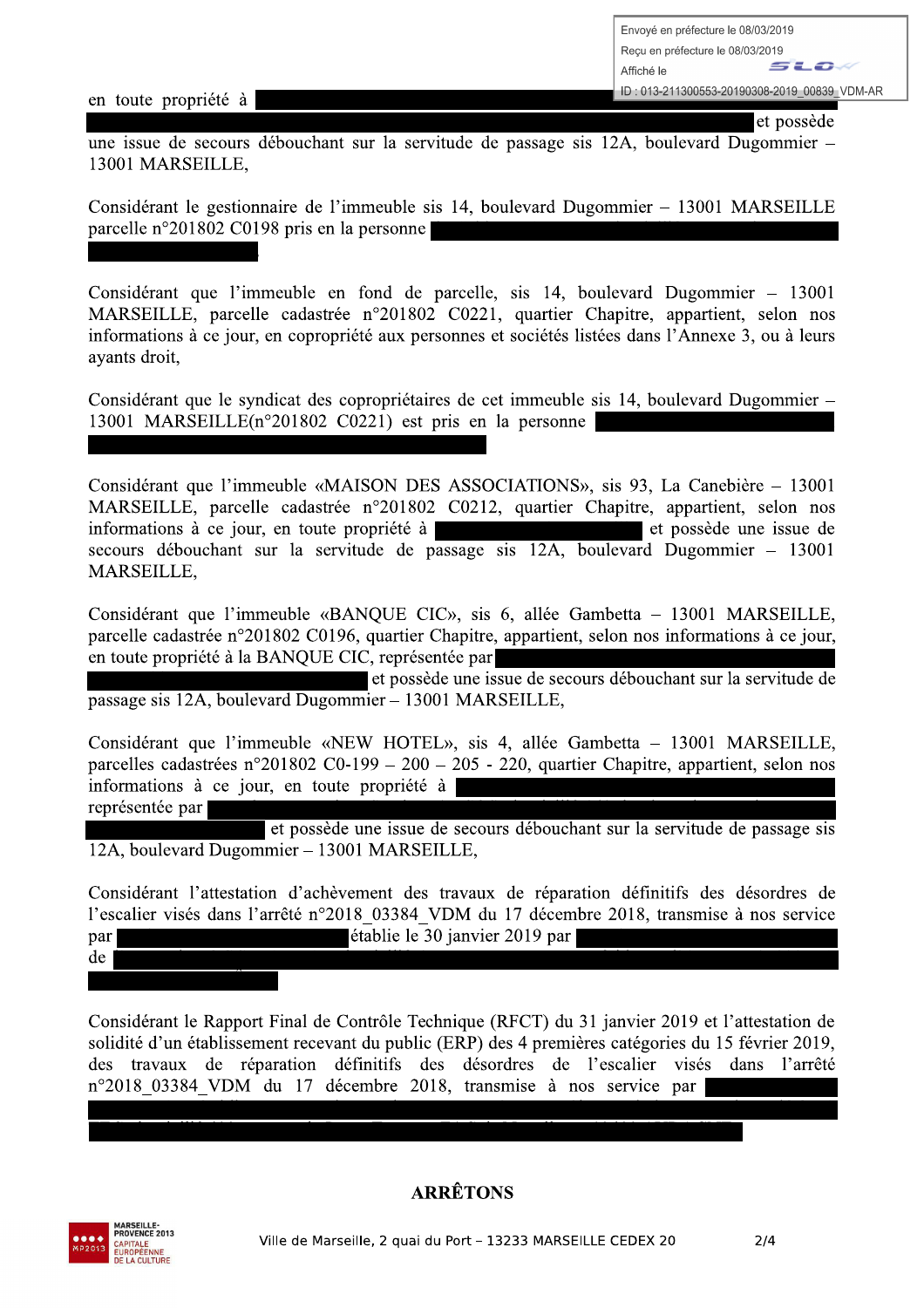**Article 1** Il est pris acte de la réalisation des travaux attestés le 15 février 2019 par contrôleur technique pour la société dans  $\overline{1}$ 'immeuble sis 12, boulevard Dugommier - 13001 MARSEILLE.

> La mainlevée de l'arrêté de péril imminent n° 2018 03384 VDM du 17 décembre 2018 est prononcée.

**Article 2** L'accès à l'immeuble en fond de parcelle sis 12, boulevard Dugommier  $-13001$ MARSEILLE est de nouveau autorisé.

Les fluides de cet immeuble autorisé peuvent être rétablis.

- **Article 3** La servitude de passage à partir de l'escalier et toutes les issues de secours en fond de parcelle sis 12A, bd Dugommier - 13001 MARSEILLE sont de nouveau autorisées.
- **Article 4** Le présent arrêté sera notifié sous pli contre signature :

- **Article 5** Le présent arrêté sera transmis au Président de la Métropole Aix Marseille Provence, Direction de la Voirie, au Bataillon de Marins Pompiers, aux organismes payeurs des aides personnelles au logement, au gestionnaire du fonds de solidarité pour le logement du lieu de situation de l'immeuble.
- Monsieur le Directeur Général des Services et Monsieur le Directeur Article 6 Départemental de la Sécurité Publique sont chargés, chacun en ce qui le concerne, de l'exécution du présent arrêté.
- Le présent arrêté peut faire l'objet de recours devant le Tribunal Administratif **Article 7** dans un délai de 2 mois à compter de sa notification.

Julien RUAS

Monsieur l'Adjoint délégué au Bataillon de Marins-Pompiers et à la Prévention et la Gestion des Risques Urbains

> 8 mars 2019 Signé le :

> > $3/4$